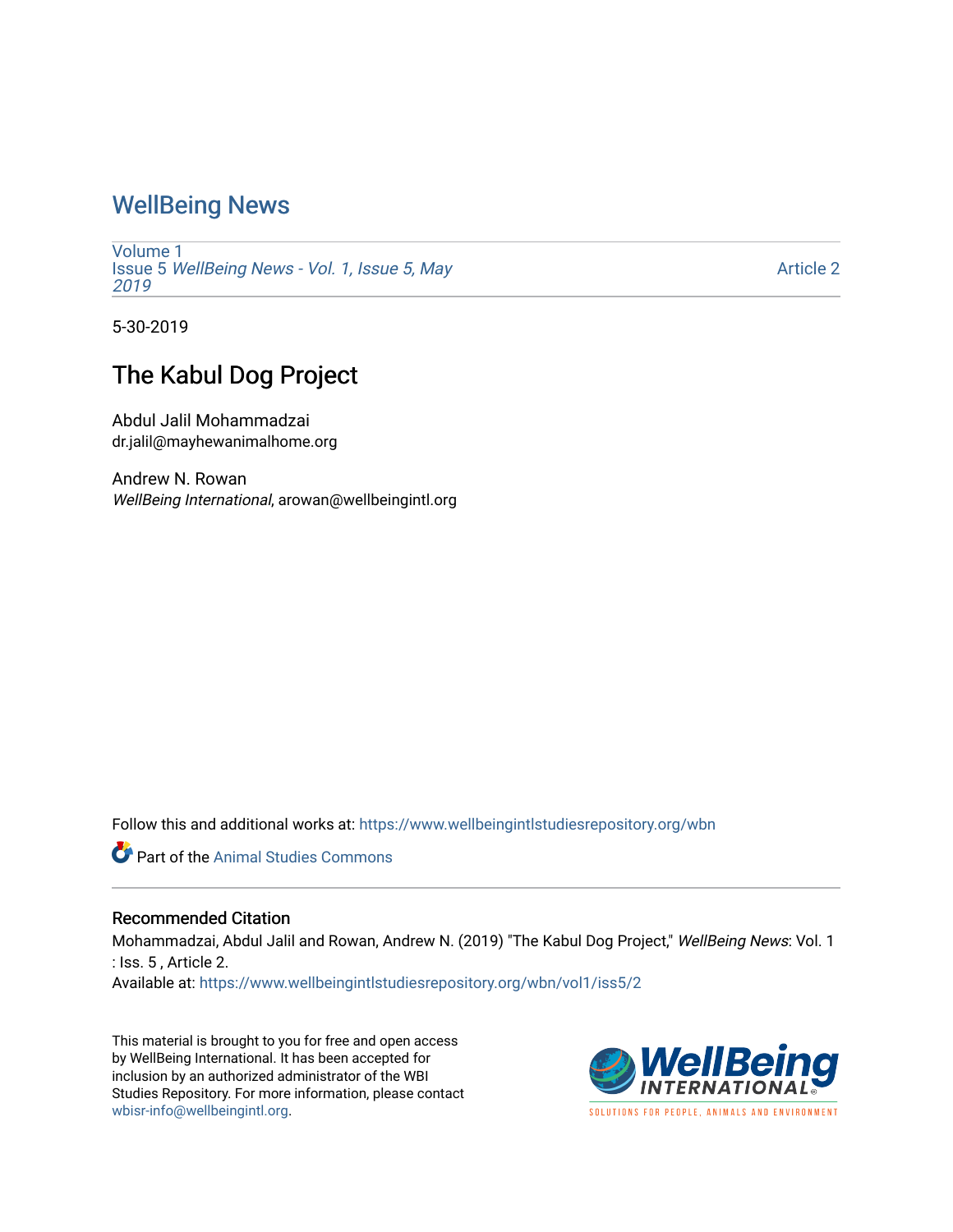

# Jul 30, 2019 The Kabul Dog Project

By Jalil Mohammadzai, DVM and Andrew Rowan, DPhil

WellBeing International is reaching out to engage with and support organizations that are implementing humane dog management projects around the globe. One of these is the Kabul Dog Project in Afghanistan that is run by Mayhew Afghanistan, a division of the Mayhew Home for Animals in North London for whom one of us works as their head veterinarian. Mayhew has been working to help companion animals abroad since 2001 in Russia, India, Georgia, Nepal and Afghanistan. The Afghanistan project began in 2002 in response to an appeal to help the animals in the Kabul Zoo. Building on these foundations, Mayhew Afghanistan is now working with the Kabul Municipality to address the issue of street dogs in Kabul and, in so doing, also reduce the threats of rabies and dog bites to humans.

The Mayhew started the Kabul project (after extensive discussions with municipal authorities) in 2015 by conducting a survey of the dog population over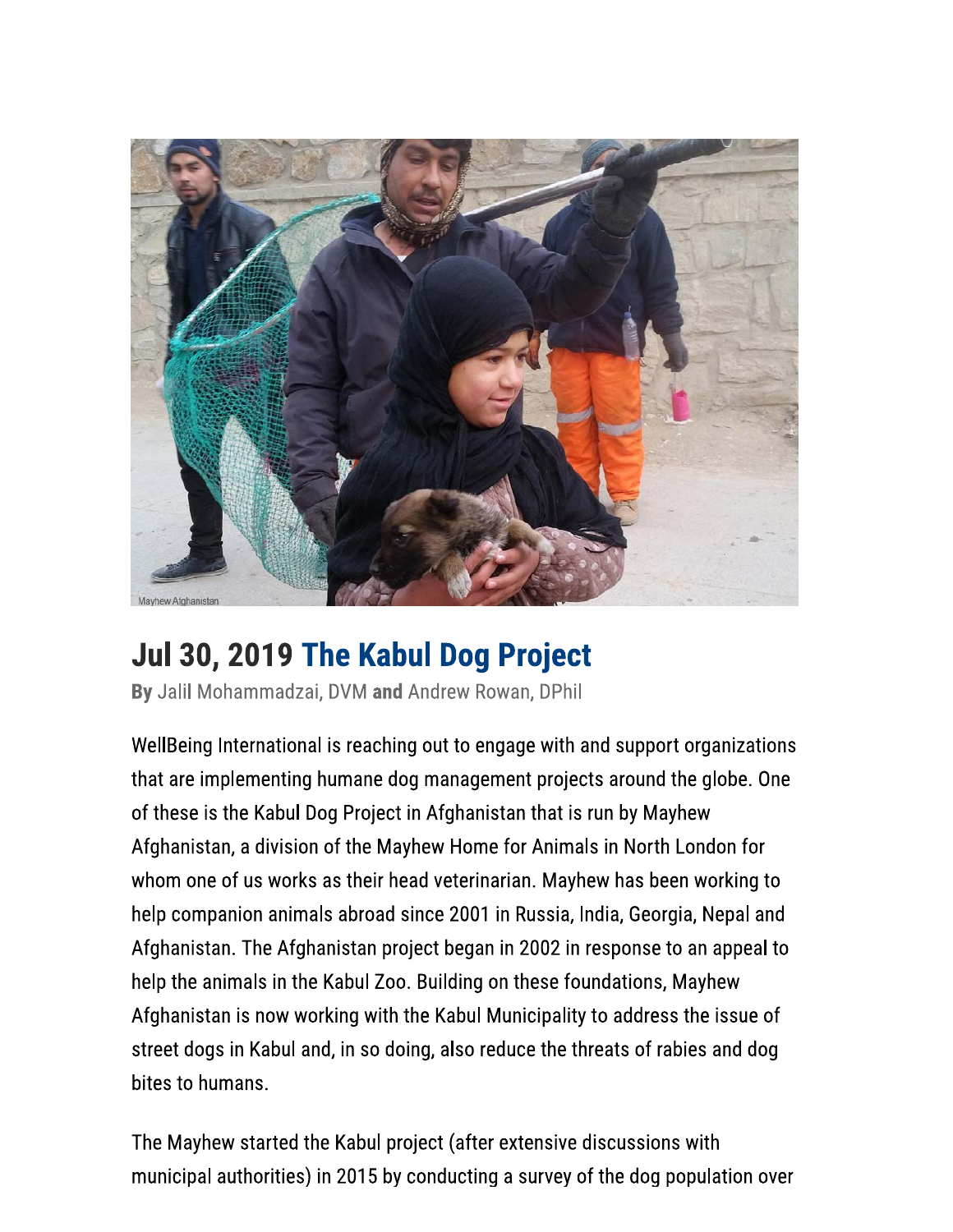February and March of 2015. They surveyed 16 urban districts (some of the outlying districts were not included because of safety concerns and logistical issues). The survey team estimated there were 9,625 observable street dogs in these 16 districts which translates to a total of around 27,000 street dogs in the city1. Kabul thus would have around 7.5-8.0 street dogs per 1,000 people. This is a relatively low dog population, but it does not include owned dogs.

There were a number of logistical challenges that had to be overcome before launching the vaccination campaign. The Mayhew had to train a team of dog catchers/vaccinators (selected from among the municipal employees who had been engaged in the dog control program) to catch and handle the dogs humanely and they had to raise the funds to launch the project. Humane Society International offered to train a core group of the dog catchers and the Mayhew negotiated with the Kabul Municipality to stop the culling of dogs early in 2017. (The Municipality had been culling/poisoning approximately 15,500 street dogs a year from 2008.) The project was officially launched in August 2017. Over the rest of 2017 and through 2018, the team vaccinated a total of 23,240 dogs! There were approximately twice as many males as females and around onequarter of the dogs were puppies (similar to the proportion observed in the survey). Owners also brought their own dogs to be vaccinated. In part two, a further 7,070 street dogs have been vaccinated as of the end of March 2019, bringing the total number of street dogs treated to 23,866 or over 85% of the estimated total (see table below). It is still too early to claim a complete success but here are some anecdotes that are most encouraging.

| <b>Kabul Rabies Vaccination Project</b>            | <b>Street</b><br><b>Dogs</b> | <b>Owned</b><br><b>Dogs</b> | <b>Total</b><br><b>Dogs</b> |
|----------------------------------------------------|------------------------------|-----------------------------|-----------------------------|
| Part 1 of Vaccination Drive (Aug 2017-Dec<br>2018) | 16,796                       | 6,624                       | 23,240                      |
| Part 2 of Vaccination Drive (Dec 2018-Mar<br>2019) | 7,070                        | 1,238                       | 8,208                       |
| <b>Total Dogs Vaccinated</b>                       | 23,866                       | 7,862                       | 31,448                      |

Despite the Municipality stopping the cull of street dogs early in 2017, a second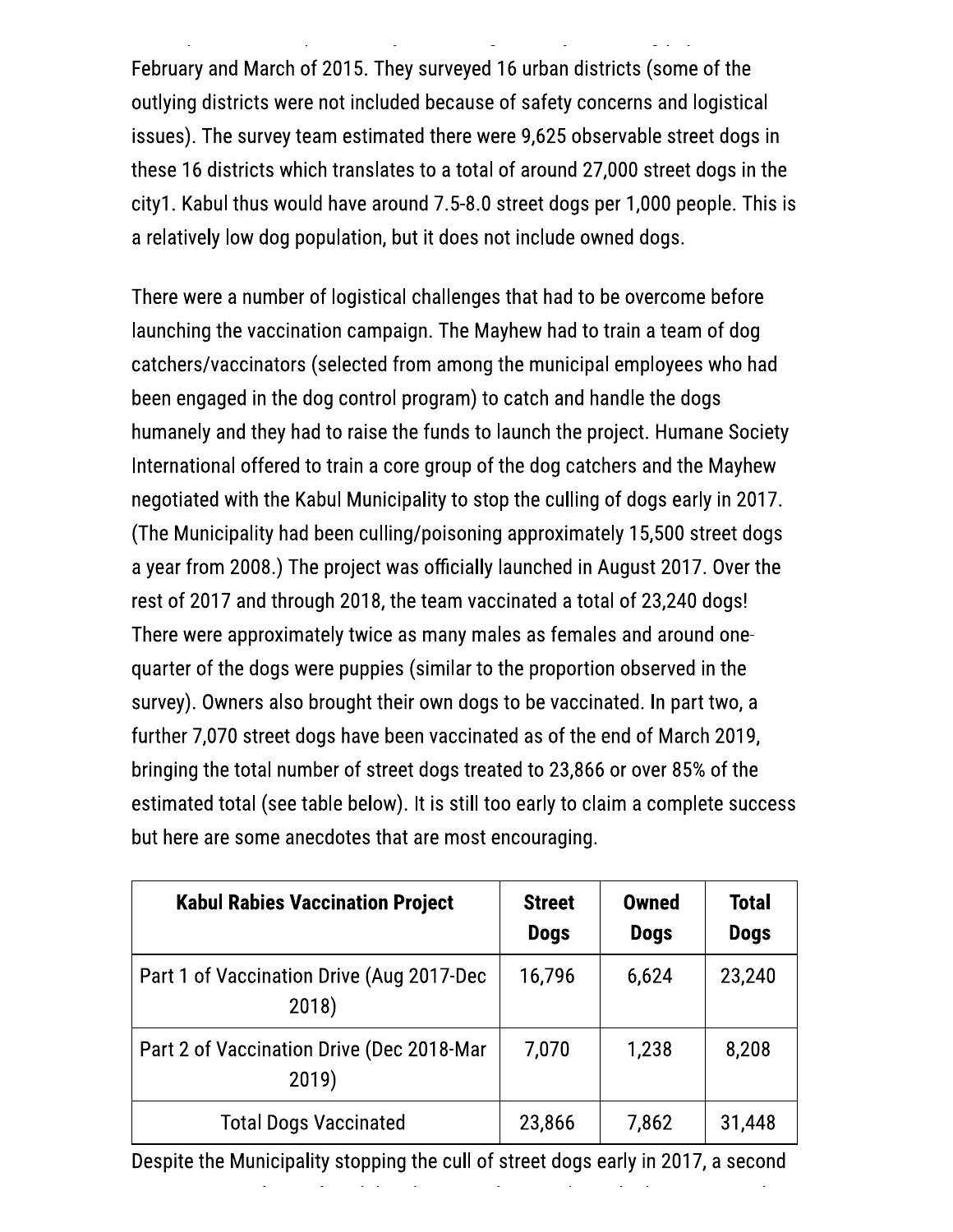survey in May of 2018 found that the street dog population had not increased. In 2015, there were an estimated 7.8 street dogs per 1,000 residents and in 2018, there are an estimated 7.7 (i.e. there has been no change in relative street dog numbers)2. In 2017, there were 3 human deaths in Kabul attributed to rabies but in 2018, there were none. Members of the dog-catching team have gone from being verbally abused by Kabul residents (because they used to poison and kill the street dogs) to being welcomed ambassadors for the new program. They now have pride in their work and two of the team have adopted dogs that they caught on the streets. Children have begun to tell members of the team where they can find litters of puppies. Finally, the Ministry of Agriculture, Irrigation and Livestock (MAIL) asked the Mayhew team to help with a rabies outbreak in southern Afghanistan and MAIL has now also signed the MoU between Mayhew Afghanistan and the Kabul Municipality (making it a three-way agreement).

Mayhew has recently obtained access to a new veterinary clinic at Kabul University and plans to launch the sterilization part of the project. As has been demonstrated in other communities, sterilization of street dogs leads to improvements in the health of the dogs but also appears to improve the humandog relationship.

#### Footnotes.

1. When people count street dogs, even in the early daylight hours when the dogs are most active, they will observe only a percentage of the total number of dogs at any one time. The others will be resting out of sight. Typically, the surveyors will see from 30-50% of the total population of street dogs. Therefore, if one wants to produce an estimate of the total number of street dogs, one has to multiply the number actually seen by a factor of two (50% detectability) to three (33% detectability). In an urban environment in Kabul, it is likely that detectability will be lower, therefore, we have multiplied by 3 to produce an estimate of the total population of street dogs. 2. Dogs are almost always found in close proximity to humans, whether owned or not. The number of dogs relative to humans in any community, region or country, appears to stay more or less the same even as the human population increases. For example, in the USA, the UK, and Sweden, where dog populations have been tracked over the past forty years, there are approximately 240, 140 and 70 dogs per 1,000 humans respectively and those numbers have stayed the same since 1980. In Kabul, the number of street dogs per 1,000 people is 7.7 to 7.8 and there appear to be another 2 owned dogs per 1,000. Therefore, Kabul likely has around 10 dogs per 1,000 people. This is much lower than the populations in Europe and North America